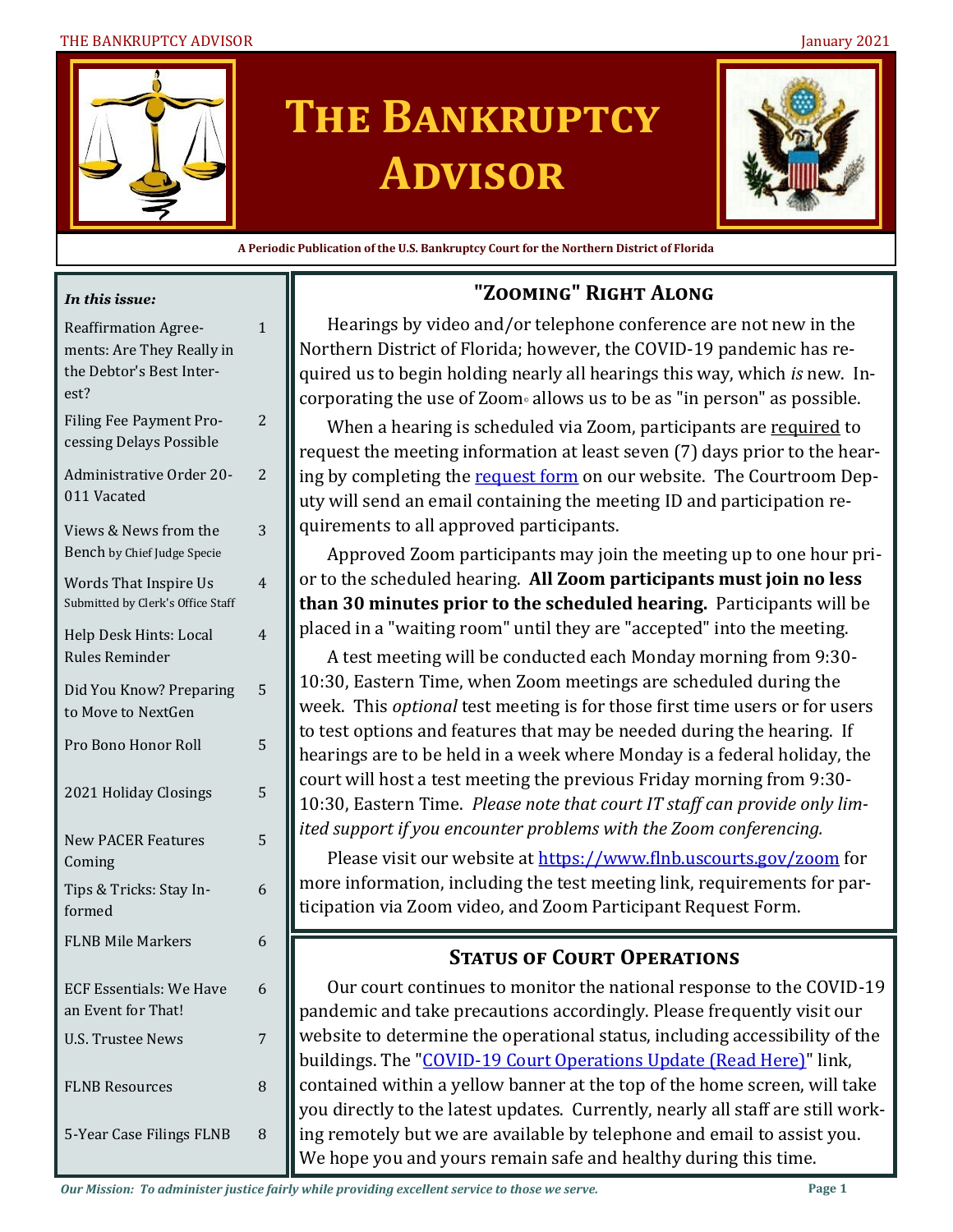#### **Reaffirmation Agreements: Are They Really in the Debtor's Best Interest?**

In the July 2020 issue of the *[Court Connection,](https://content.govdelivery.com/accounts/USFEDCOURTS/bulletins/2956166)* the newsletter published by the U.S. Bankruptcy Court for the Middle District of Florida, Judge Catherine Peek McEwen shared [four stories](http://www.flmb.uscourts.gov/newsletter/2020/July/11-CPMMakeMeSmile.pdf) where her disapproval of reaffirmation agreements were a success story for the debtors. Chief Judge Karen Specie of the U.S. Bankruptcy Court for the Northern District of Florida shares a recent "success from disapproval" story here:

*To dismay of many of my colleagues (and most of my law clerks at the beginning of their terms), since taking the bench my favorite hearings have been reaffirmation hearings. I often continue the hearings to give debtors time to ponder, attempt to negotiate, and attempt to find a replacement vehicle. Recently, I had one where a single dad of a 10-year old son wanted to reaffirm a loan secured by an RV; upside down by about \$12k, interest rate of about 18%, and presumption of undue hardship. Fortunately due to my years as a Chapter 7 Trustee, before discussing the pros and cons I asked whether the RV was for recreation. The answer was "no." The Debtor and his son had lost their home and were temporarily living in the RV. After explaining why I did not think I could approve the reaffirmation as being in his best interest, I continued the hearing and suggested that the Debtor continue his efforts to find new housing and give the matter some more thought. At the continued hearing, the Debtor thanked me profusely – he had been able to find and rent an apartment; the rent was a little less than the RV payment and he had made arrangements to turn in the RV. He repeated multiple times during the hearing how "relieved" he was to be out from under this debt and thankful that we slowed down the process long enough to give him time to really appreciate what he was trying to do.*

*Reaffirmation hearings are almost the only direct contact we have with unrepresented parties (and some represented parties who need more help). Here we actually have an opportunity to say something that can really make a difference in peoples' lives. I find them very gratifying.* 

Judge Specie wants to share Judge McEwen's "lessons to be learned" from these stories:

- Lenders perhaps should negotiate lest they get caught holding the bag on a underwater loan.
- Some lenders misstate the value in reaffirmation agreement.
- Debtors' counsel need to bone up on redemption lenders and the redemption process and not blindly recommend signing a reaffirmation agreement that is wildly upside down.
- *Pro se* debtors listen, so judges should take the opportunity to speak.

## **Filing Fee Payment Processing Delays**

 Filing fee payments received by mail may not be immediately processed due to limited staff and possibly limited physical access to the courthouse. Please allow 7-10 business days for payments to be posted to your case. *Cases will not be dismissed for nonpayment until it is confirmed that there is not a payment waiting to be processed*. Payment processing times will return to normal after the COVID-19 emergency has passed. We apologize for any inconvenience this may cause.

#### **Administrative Order 20-011 Vacated**

 Chief Judge Karen Specie recently vacated Administrative Order 20-011, *Emergency Order Regarding Papers for Panama City and Pensacola Division Cases and Proceedings Due to Hurricane Sally* which authorized the filing of papers at the intake counter of the U.S. District Court in Pensacola.

 For questions regarding the filing of papers or pleadings in this district, please contact our help desk at [CMECF\\_HelpDesk@flnb.uscourts.gov](mailto:CMECF_HelpDesk@flnb.uscourts.gov) or by phone toll free at 866-765-1752.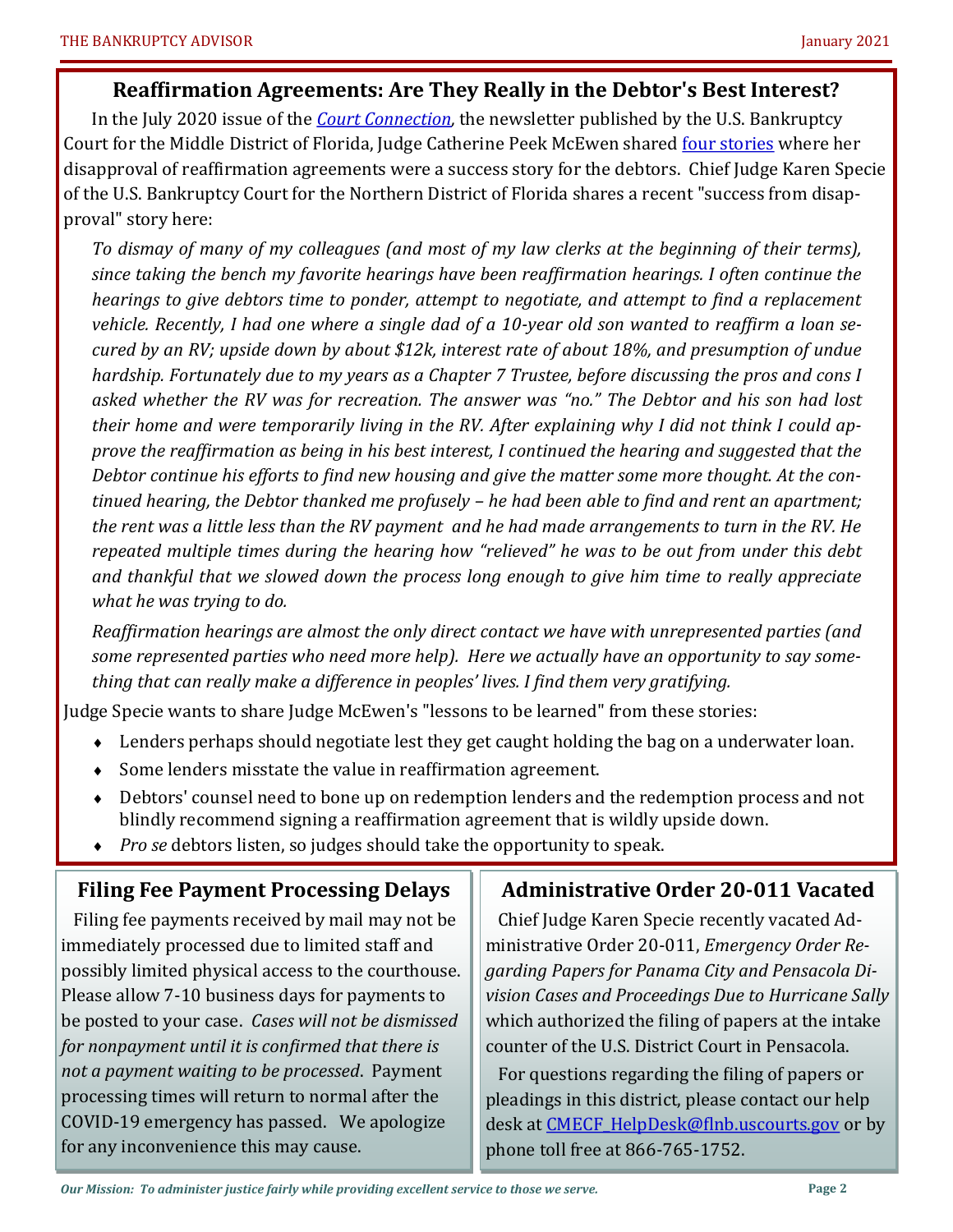

# **Views & News from the Bench**

By: Karen K. Specie United States Bankruptcy Judge Northern District of Florida

# **Happy New Year and Hooray for 2021!**

 What a year! 2020 brought a global pandemic, lots of hurricanes, wildfires, a seemingly never-ending Presidential election, masks, social distancing, homeschooling, teleworking, stay-home orders, and more. As we looked forward to a brighter 2021, along came January 6: the first breach of the U.S. Capitol building since the British burned it in 1814 during the War of 1812.

For the Northern District, 2020 wasn't all bad. Here are some of the positives:

### *Phenomenal Clerk's Office and IT Staff*

 The Clerk's office staff transitioned admirably to working almost exclusively remotely. Their remote work, which we expect will continue well into 2021, has enabled our court to continue operating smoothly and seamlessly. Thanks to excellent leadership of and training by Clerk, Traci Abrams, Deputy Clerk, Travis Green and Director of Court Operations, Tammi Boswell.

 Our Systems and Operations Support staff has worked tirelessly to make this happen while also working remotely. They have installed remote workstations for Court staff, provided essential software and hardware support to keep our CM/ECF and other systems working smoothly, and learned new technology to streamline remote hearings, published newsletters, court bulletins and updates for the public, and keep ADI and other unseen systems running smoothly.

 Your cases could not proceed as needed without these dedicated individuals who continue to provide excellent service while balancing their duties with children, animals, spouse(s), slow internet and intermittent power outages.

#### *Outstanding Pro Bono Service*

 Attorney India Footman handled five (5) *pro bono* cases in this district in 2020 and was nominated in 2020 for The Florida Bar's YLD *Pro Bono* Award. She has been recognized since 2017 by the NDFLBBA and the Court for her selfless *pro bono* service. Other of our attorneys who handled *pro bono* cases in 2020 include: Kathryn Hathaway (1), Thomas B. Woodward (1), Joel Cohen (1), and Byron Wright (1). THANK YOU to each attorney who has taken a case or matter *pro bono*.

 Matters involving self-represented parties take an enormous amount of the Court's time and resources. Please consider taking at least one *pro bono* case in 2021. If you handled a *pro bono* matter in 2020 and your name does not appear here, please let us know so you can be recognized.

#### *Efficient Hearings and Trials*

 Courtroom Deputy, Janet Weems-Cainion, continues to run hearings with efficiency, style and grace while working remotely much of the time. It is gratifying that many of you have reported that remote hearings have helped you and your clients by reducing travel and time spent in the courtroom waiting. Until it is safe to resume in-person hearings we will continue to conduct most hearings virtually. We anticipate commencing Chapter 11 confirmation hearings via Zoom.gov soon, with other hearing types

*Continued on Page 4*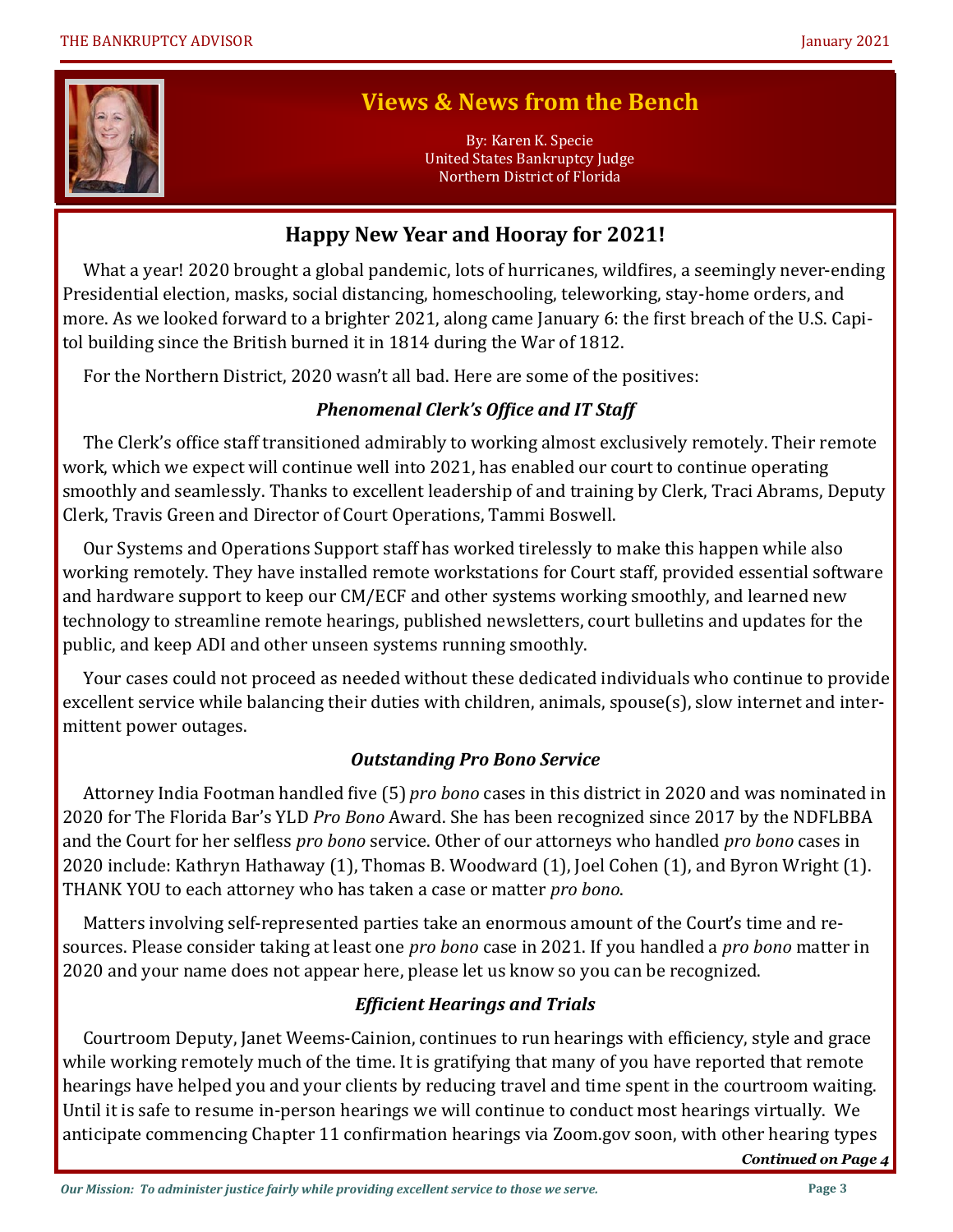#### *Continued from Page 3*

to follow. It will be great to see each other's faces again!

 Sign up for our IT department's weekly Zoom training sessions before participating in any video hearing; information is on our website. **Be on the lookout for Administrative Order 21-001 that will contain procedures for virtual hearings**.

#### *Stellar work by our Local Rules Committee*

 Led by Chair Trevor Thompson, and after months of intense focus and dedication, the Local Rules Committee finalized changes to our Local Rules that had been in progress since 2013. The Committee continues to meet at least once monthly and is working on additional Local Rules changes to keep up with changes in the Bankruptcy Code and Rules.

#### *Notable 2020 Administrative Orders*

20-[001](https://www.flnb.uscourts.gov/sites/flnb/files/general-orders/ao20_001_SBRA.pdf) - Implements rules for Subchapter V cases filed under the Small Business Reorganization Act of 2019 ("SBRA").

 $20\n-004$  $20\n-004$  – Extended certain deadlines to coincide with the extension of § 341 Meetings due to COVID-19.

20-[005](https://www.flnb.uscourts.gov/sites/flnb/files/general-orders/ao20-005.pdf) –Allows self-represented parties to file documents via email, facsimile, U.S. mail, or other means authorized by the Court.

20-[006](https://www.flnb.uscourts.gov/sites/flnb/files/general-orders/ao20-006.pdf) –Temporarily suspends the requirement that attorneys obtain original client signatures if certain conditions are met.

20-[007](https://www.flnb.uscourts.gov/sites/flnb/files/general-orders/ao20-007.pdf) – Adopts the Coronavirus Aid, Relief, and Economic Security Act ("CARES") changes to Interim Bankruptcy Rule 1020.

20-[008](https://www.flnb.uscourts.gov/sites/flnb/files/general-orders/ao20-008.pdf) – Sets forth procedures for modifying Chapter 13 Plans pursuant the CARES Act.

*As we all look forward to a great 2021, with even better technology for hearings and hopefully an end to the Covid-19 pandemic, please continue talking and cooperating with each other so we can process cases smoothly even after the expected tsunami of bankruptcy cases arrives.* 

Use what talents you possess; the woods would be very silent if no birds sang there except those that sang best. ~Henry Van Dyke

**Words that Inspire Us** *Submitted by Travis Green, Tammi Boswell, and Julie Gibson*

Don't let anyone rent space in your head unless they're a good tenant.  $\sim$  Unknown

Expect nothing, appreciate everything.  $\sim$  Unknown

Procrastination is often misspelled as perfectionism. ~ Unknown

# *HELP DESK HINTS…* **Local Rules Reminder**

The [Local Rules for the U.S. Bankruptcy Court, Northern District of Florida,](https://www.flnb.uscourts.gov/local-rules) are available on our website in searchable PDF format. Failure to adhere to the requirements in the Local Rules may result in a delay of processing your pleading or could result in denial or disapproval of your request. Please familiarize yourself with and consult these Rules when filing pleadings in our court and monitor our website for changes as the Local Rules are updated as a result of changes to the Bankruptcy Code and Rules. Thank you.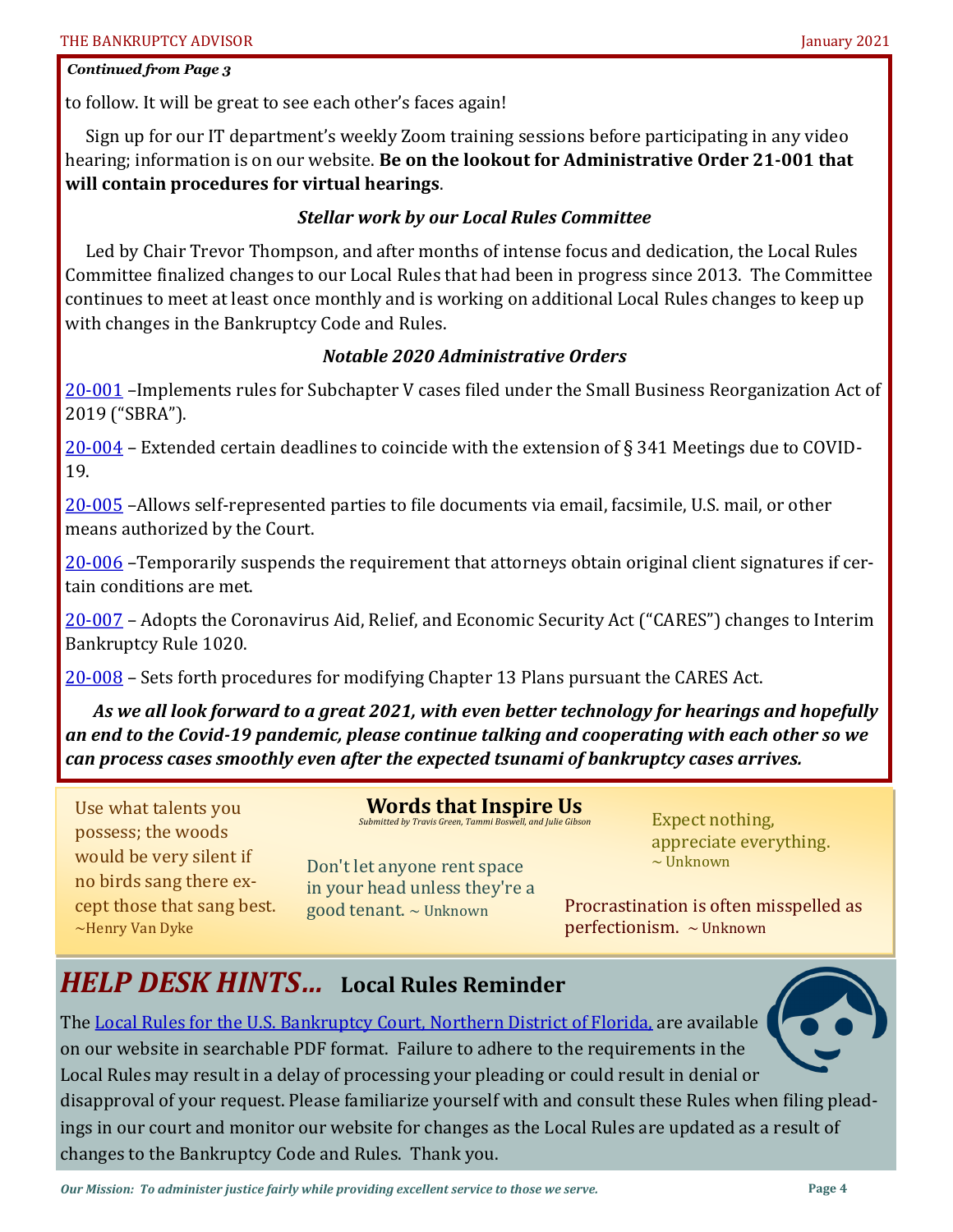

# **Preparing to move to NextGen**

The bankruptcy court for the Northern District of Florida is finally beginning preparations for the long-awaited mi-

gration to CM/ECF Next Generation ("NextGen").

 We plan to "go live" late this year, but you will start to see some changes in the program immediately as we clean up our menus to remove duplicated filing events (e.g., the *Withdrawal of Document*  event is currently in six (6) different menus). As these changes are made, you may use the keyword Search feature in the blue menu bar at the top of your screen to locate a filing event if it is removed from a menu where it was previously located.

 More details and training information will be provided as we get closer to December.

# **Pro Bono Honor Roll**

We take great pleasure in recognizing the efforts of those attorneys who provide legal assistance, without compensation, to those who face substantial economic hardship so that they are able to navigate the bankruptcy process. These services greatly benefit our nation's bankruptcy system and all of its components. Those volunteer efforts include *pro bono* legal representation for qualifying parties in bankruptcy cases and adversary proceedings, reaffirmation agreements, and stay relief. We recognize and thank the following *pro bono* volunteers for their support in serving the people of our district:

> **Joel M. Cohen** Joel M. Cohen, Attorney at Law

> > **India Footman** Footman Law Firm, P.A.

**Kathryn Hathaway** Hathaway Law Firm

**Thomas B. Woodward** Bruner Wright, P.A.

**Byron Wright, III** Bruner Wright, P.A. **2021 Holiday Closings**

 We will be closed as noted below in observance of the federal holidays designated in 5 U.S.C. § 6103:

> **Monday, February 15** Washington's Birthday

> > **Monday, May 31** Memorial Day

**Monday, July 5\*** Independence Day

**Monday, September 6** Labor Day

**Monday, October 11** Columbus Day

**Thursday, November 11** Veteran's Day

**Thursday, November 25** Thanksgiving

**Friday, December 24\*** Christmas Day

# **CM/ECF and PACER will be available for filing and case access.**

\**Federal holidays which occur on a Saturday or Sunday are usually observed on a Friday or Monday, respectively.*

# **New PACER Features**

PACER will soon update their website to include the following new features:

- Column and font options
- Column sort options
- Options to search for open or closed cases for appellate, district, and bankruptcy cases

The PACER system will be undergoing maintenance on Sunday, January 24, 2021 from 4:00 a.m. to 6:00 p.m., CT. Access to certain areas of the site may be temporarily unavailable during this time.

*Our Mission: To administer justice fairly while providing excellent service to those we serve.*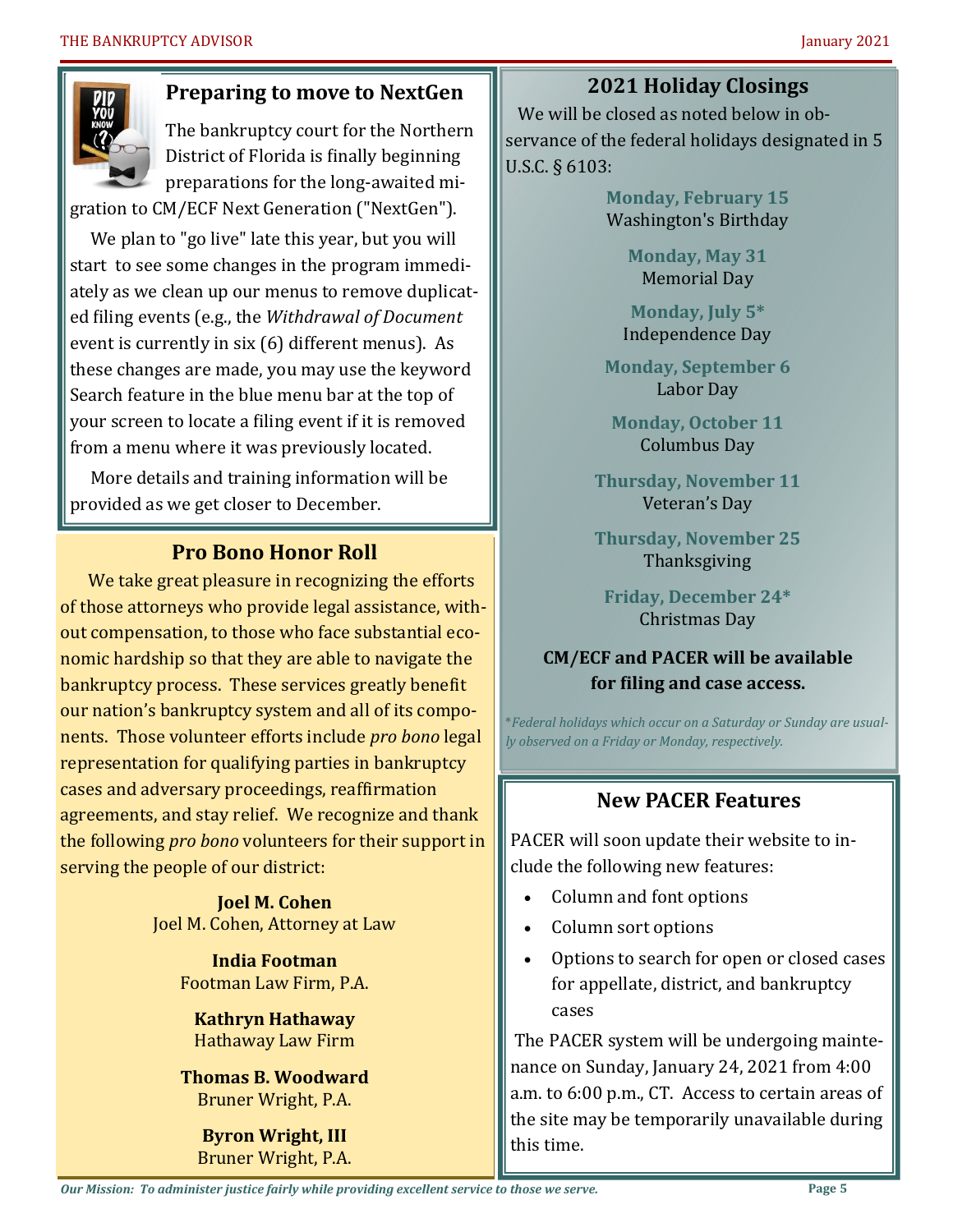#### **Stay Informed**

The fastest way to receive information from our court is to register with GovDelivery for email notifications or to sign up for the RSS Feed from our website. Our website is immediately updated to notify you of changes to court operations during severe weather, unforeseen circumstances occurring in our area, and the COVID-19 pandemic, as well as new or modified administrative and procedural pro-

- cesses. Registration with GovDelivery will also allow you to receive updates from other courts
- with which you may be affiliated. Sign up using either method under the "News & Announcements" section on our home page.

#### **Ann Laritz—30 years Case Administrator**

Tips & Tricks

Tips & Tricks

On July 2, 2020, Ann celebrated *thirty years* of service with the U.S. Bankruptcy Court for the Northern District of Florida. Hired as a case manager when the Pen-2 sacola divisional office was first opened, Ann has been a steadfast wealth of

knowledge for the practitioners and public in the Northern District, as well as for

those of us who work with her. In her personal time, Ann and her husband enjoy Florida's beautiful beaches, camping, their dog, and their family.

#### **Ne'Shoni Love-Beane —10 years Financial Administrator**

**Ne'Shoni joined our court on June 21, 2010 as a Bankruptcy Generalist in the Tallahassee office.** During that time, she has been promoted several times, first to Case Administrator, then Budget Analyst, and now serves as the Financial Administrator for our court. Ne'Shoni has taken on every task given her with a gusto for learning what she needs to know to excel and get things done. She spends her personal time with her husband, their three children, and friends and family, enjoying kids' activities and the great outdoors.

## *Congratulations and thank you for all you do!*

# **ECF Essentials**

# **We Have an Event for That!**

It is an infrequent occurrence indeed when someone needs to file a paper and we do not have an event for it. One document that is often filed using an incorrect event (or not filed at all!) is the **Rule 1019 Statement for Converted Case (Paperless)** which is available to report there are no changes to the scheduled and statements in a converted case. There is a form [\(Local Form 7](https://www.flnb.uscourts.gov/sites/flnb/files/forms/lf35.pdf)-35) for use by *pro se* debtors but attorneys may file the paperless statement.

To locate a filing event, use the keyword search at the top of your screen in the blue menu bar:

Attorney-Db/Cr **SECF** Bankruptcy + Utilities  $\sqrt{\phantom{a}}$  Search Adversary + Query Reports  $\sim$ Logout

If you are unable to locate a filing event for your paper, please contact our Help Desk at 1-866-765- 1752 or by email at CMECF HelpDesk@flnb.uscourts.gov.





*Note: You must have a "reader" to receive RSS Feed updates.*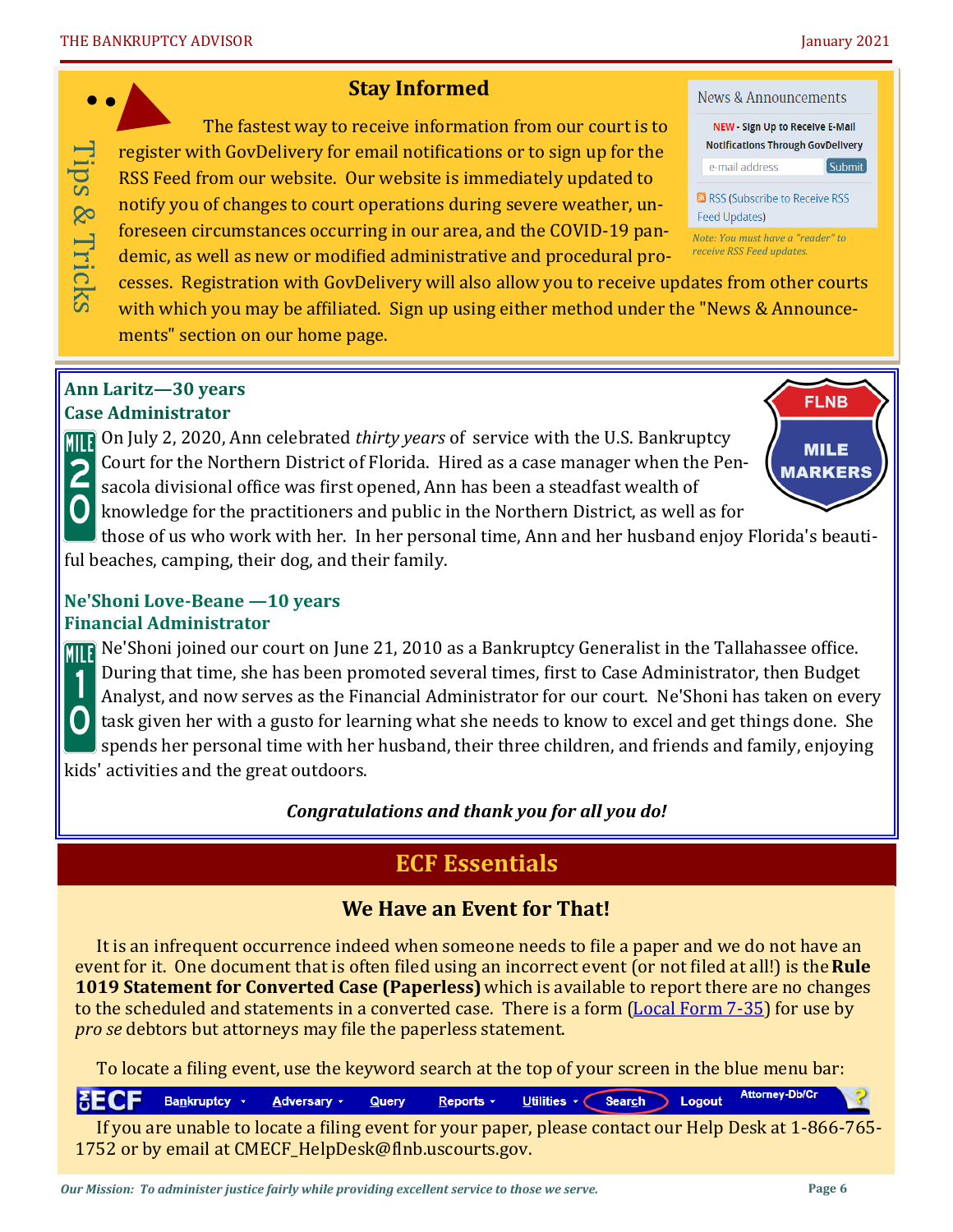# U.S. Trustee News<br>  $\bullet \bullet \bullet \bullet \bullet \bullet \bullet \bullet \bullet \bullet \bullet \bullet \bullet$

## **Streamlined Forms for Completing Chapter 11 Financial Reports** [\(Press Release\)](https://content.govdelivery.com/attachments/USFEDCOURTS/2021/01/15/file_attachments/1660129/USTP%20Press%20Release%20Pub%20Final%20Rule%20on%20Non-Small%20Bus%20Ch%2011%20MORs%20122120.pdf)

 In December, the Department of Justice's U.S. Trustee Program (USTP) announced the publication of a final rule in the Federal Register that streamlines the financial reports required under the Bankruptcy Code to be filed with the bankruptcy court by the vast majority of business and individual debtors in chapter 11 bankruptcy, including in the largest reorganization cases. The rule, entitled "Procedures for Completing Uniform Periodic Reports in Non-Small Business Cases Filed Under Chapter 11 of Title 11," replaces approximately 150 existing variations of these reports with two uniform forms to be used nationally: a monthly operating report filed before plan confirmation and, after plan confirmation, a quarterly post-confirmation report to show compliance with the plan. The rule does not apply to debtors who are small businesses or who, in accordance with the CARES Act, have elected relief under subchapter V of chapter 11.

 **Effective Date:** The rule, posted at [https://www.justice.gov/ust/rules](https://www.justice.gov/ust/rules-and-federal-register-notices)-and-federal-register-notices, provides for a 180-day implementation period so the new forms will become effective and apply to all reports filed on or after June 21, 2021. To facilitate outreach, the USTP has established a [resource page](https://www.justice.gov/ust/chapter-11-operating-reports) on its website where interested stakeholders can access the rule, the report forms, and all related instructions. The resource page also will be used to keep the public informed of relevant implementation updates.

# **Agreements Reached with Three Mortgage Servicers Providing Remediation to Homeowners in Bankruptcy [\(Press Release\)](https://content.govdelivery.com/attachments/USFEDCOURTS/2021/01/15/file_attachments/1660128/USTP%20Press%20Release%20Mtg%20Settlemt%20With%20Nationstar%20US%20Bank%20and%20PNC%20Bank%20Dec%207%202020.pdf)**

The USTP announced last month that it has entered into national agreements with three mortgage servicers to address past mortgage servicing deficiencies impacting homeowners in bankruptcy. The agreements with Nationstar Mortgage, LLC, U.S. Bank National Association, and PNC Bank, NA, address noncompliance with the Bankruptcy Code and Federal Rules of Bankruptcy Procedure that impacted over 60,000 accounts of borrowers in bankruptcy dating back to 2011 and resulted in payment application errors; inaccurate, missing, and untimely bankruptcy filings; and/or delayed escrow statements.

 Collectively, the agreements provide over \$74 million to remediate over 76,000 historical servicing errors impacting borrowers in bankruptcy. The agreements also require the servicers to implement improvements in their bankruptcy operations to ensure that the errors do not recur. Most of the remediation and corrective actions have already been taken by the servicers.

 The servicers have or will provide account credits and refunds to impacted bankruptcy borrowers. Nationstar has provided more than \$40 million in credits and refunds. U.S. Bank has, or will, provide at least \$29 million in credits and refunds, and has waived approximately \$43 million in fees and charges across its mortgage servicing portfolio, including for borrowers in bankruptcy. PNC provided close to \$5 million in credits and refunds, as well as additional remediation in the form of lien releases and debt forgiveness.

 These agreements do not affect the rights of any homeowner or other third party, including other governmental agencies. Bankruptcy borrowers with questions may contact the servicers at:

| Nationstar Mortgage LLC | <b>PNC Bank</b> | U.S. Bank                                                                               |
|-------------------------|-----------------|-----------------------------------------------------------------------------------------|
| 833-981-2112            | 855-245-3814    | 888-724-7362.                                                                           |
|                         |                 | The agreements are posted at https://www.justice.gov/ust/national-mortgage-settlements. |